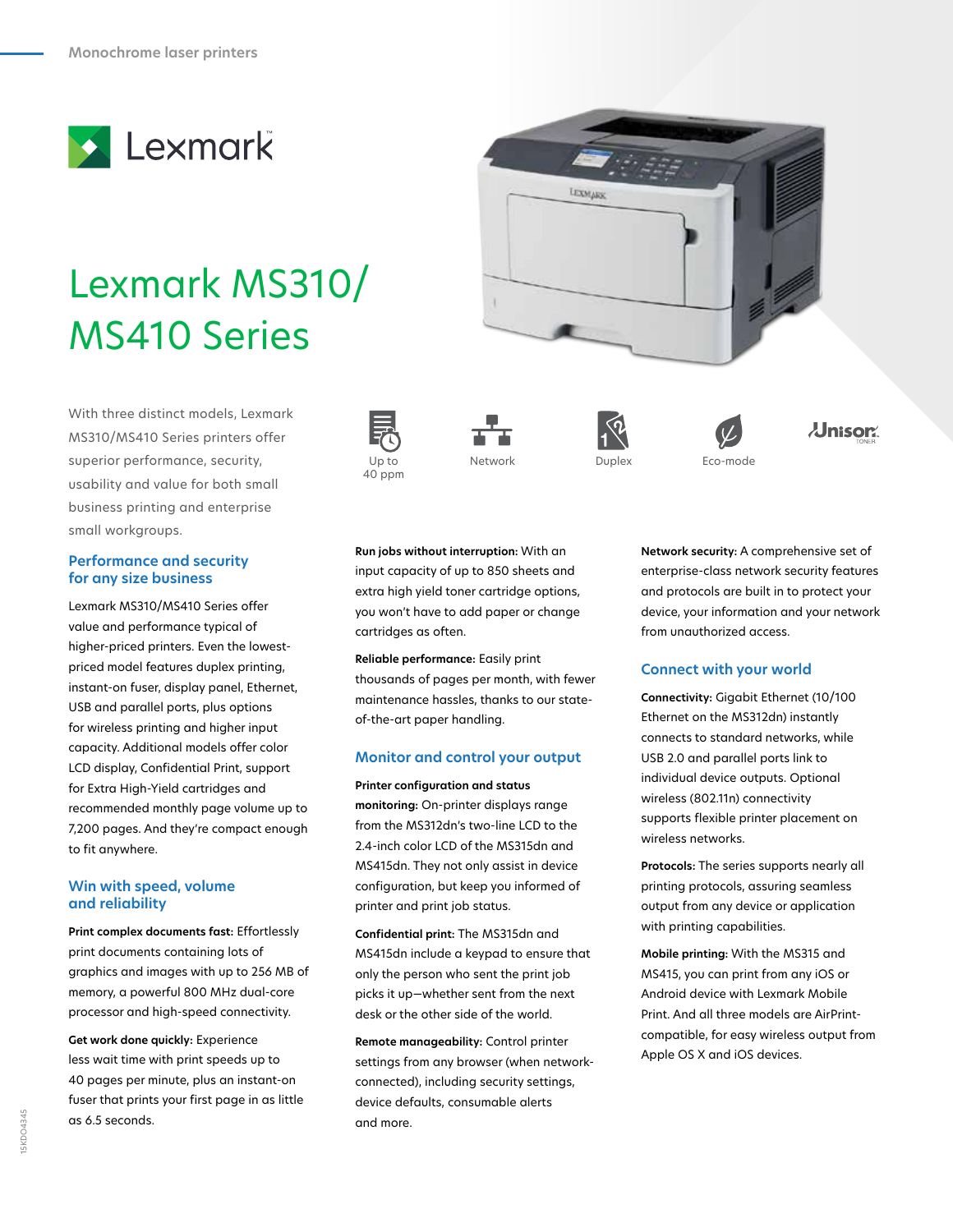## **Quality output**

**High resolution output**: With resolution up to true 1200x1200 dpi, images and graphics stay crisp.

**Advanced toner:** Lexmark's Unison™ Toner system optimizes printer performance, delivering rich blacks and smooth grays from the first print to the last, without fading.

#### **Save resources, save money**

**Duplexing:** Default-mode integrated two-sided printing feature saves paper.

**Energy-saving modes:** Quiet, Hibernate and Eco modes automatically minimize noise, while saving paper and energy.

**Fast fuser:** Instant-on fuser eliminates the long warm-ups of older technologies.

**Economical printing:** Separate tonerdelivery and imaging units ensure consistent print quality and save paper, while the option for Extra-High-Yield toner cartridge (MS415dn) minimizes toner replacement, user intervention and waste. In addition, low-friction Unison™ Toner flows better, minimizes waste and reduces wear on internal components. It even reduces per-page carbon footprint by up to 46%, compared to competing brands.

#### **A helpful print partner**

With their easy set-up and full compatibility with your operating systems and network, the MS310/MS410 Series will have you up and running in minutes. Their easy-to-use control panels, advanced displays and remote web interface keep you aware of device status and supply levels. And the no-shake toner delivery system, plus option for extrahigh-capacity toner cartridges, minimizes supply handling.

#### **Peace of mind service**

Lexmark backs up the MS310/MS410 Series to give you maximum uptime and reduce service worries. Their standard one-year warranty includes multiple contact options, including phone, email, live chat and remote assistance. And if you ever need device replacement, our "advance exchange" service quickly gets you printing again.